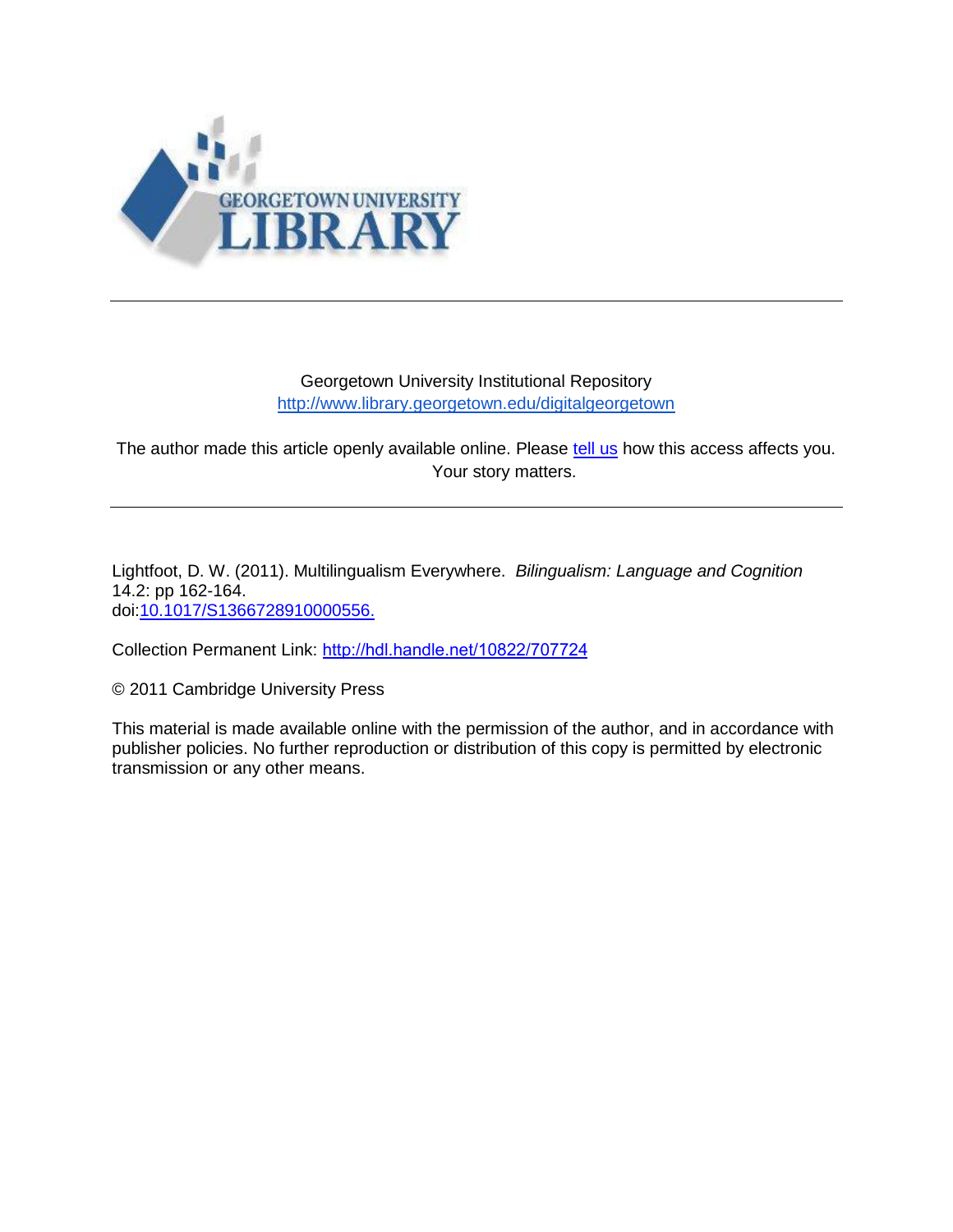## **Multilingualism everywhere** DAVID LIGHTFOOT

If one asks how many languages there are, one can imagine at least three answers: one, over six billion, or 7,358.

The first answer supposes that there is one language, Human, which is radically different from the communication systems found in other species, and that differences between Japanese and English speakers are insignificant. This might be the view of a visitor from another planet, who sees differences between humans and chimpanzees but not between people from Rome and Madrid.

At the other extreme, the second answer recognizes the deep individuality of languages. A person's language is unique to that individual. As a result, I know within two seconds which of my two daughters is on the telephone. There are as many languages as people, perhaps more, if people operate with more than one system.

The third view deals with languages like Japanese, German and Quechua and points to a number provided by organizations like SIL International, which seeks to count such languages; the 16th edition of their publication *Ethnologue*, published in 2009 (Lewis 2009), found 7,358 languages, an increase over the 6,912 of the 2005 15th edition (Gordon 2005). There are many such languages but far fewer than the number of people, because some languages, in this sense, have millions of speakers.

The first two answers have a basis in biology. To say that there is one language, Human, is to count the objects that conform to the PRINCIPLES of the human linguistic genotype (or "Universal Grammar", UG), namely one, and to disregard variation between English and German and ignore change from Old English to Middle English. Furthermore, saying that there are over six billion counts the objects defined by the principles AND PARAMETERS of UG (just 40 independent binary parameters yield over a trillion grammars) and recognizes that there are at least as many languages as there are people, seeing multilingualism everywhere. This is the "universal bilingualism" of Roeper (1999). On the other hand, the third answer, while invoking a familiar notion of languages, has no basis in biology and involves many tricky, unresolvable questions about whether Norwegian and Swedish are truly different languages or merely dialects like Australian and Yorkshire English, and whether it is appropriate to lump the language systems found in China into one monolithic "Chinese".

Jürgen Meisel seeks to draw together work on acquisition and change, an enterprise that I endorse *Georgetown University, Department of Linguistics, Box 571051, Intercultural Center 479, Washington, D.C. 20057-1051, USA lightd@georgetown.edu*

strongly: "Findings from diachronic studies put issues on the research agenda of acquisition studies" (p. 140). However, he argues here that "language acquisition in multilingual settings may be a more plausible source of grammatical reanalysis than monolingual first language development" (p. 121) and works with the third, *Ethnologue* view of languages; all of his examples concern speakers of languages like "German" interacting with speakers of "Turkish", etc. He then proceeds to a blanket statement, that monolingual first language acquisition does not suffice to explain changes and that bilingualism is a necessary condition for change (p. 122). He would bet that any changes affecting a relatively isolated language like Icelandic will, on careful inspection, be found to reflect influence by a separate language, for example, the change of OV to VO word order that affected Icelandic in the 19th century. That is Meisel's central claim and the focus of my response. I argue that there is no such thing as monolingual first language acquisition; children are always exposed to different systems, because languages are peculiar to individuals, adopting the second answer to our opening question. The ingredients for language change are ALWAYS present.

The usual explanatory schema for language acquisition is in (1): children are exposed to primary linguistic data (PLD) and, as a result, their linguistic genotype develops into a linguistic phenotype, an internal grammar or I-language that characterizes a person's mature linguistic capacity.

## (1) PLD (UG  $\rightarrow$  grammar)

The PRIMARY linguistic data are a subset of what a child hears, perhaps a very small subset (Lightfoot, 1994), and constitute structurally simple and robust data of a kind that any child is likely to hear. They do not include data about what does not occur, paraphrase relations, information about the scope of quantifiers, and complex structures with multiple embeddings; such data are secondary data, characterized by mature grammars but they are not the input for the acquisition of grammars. No two children hear the same PLD, because there is too much variation in ambient speech. If the PLD differ significantly, they will trigger different grammars. Meisel's view is that PLD differ significantly enough to trigger new grammars only under conditions of bilingualism, under his narrow notion of what constitutes a language.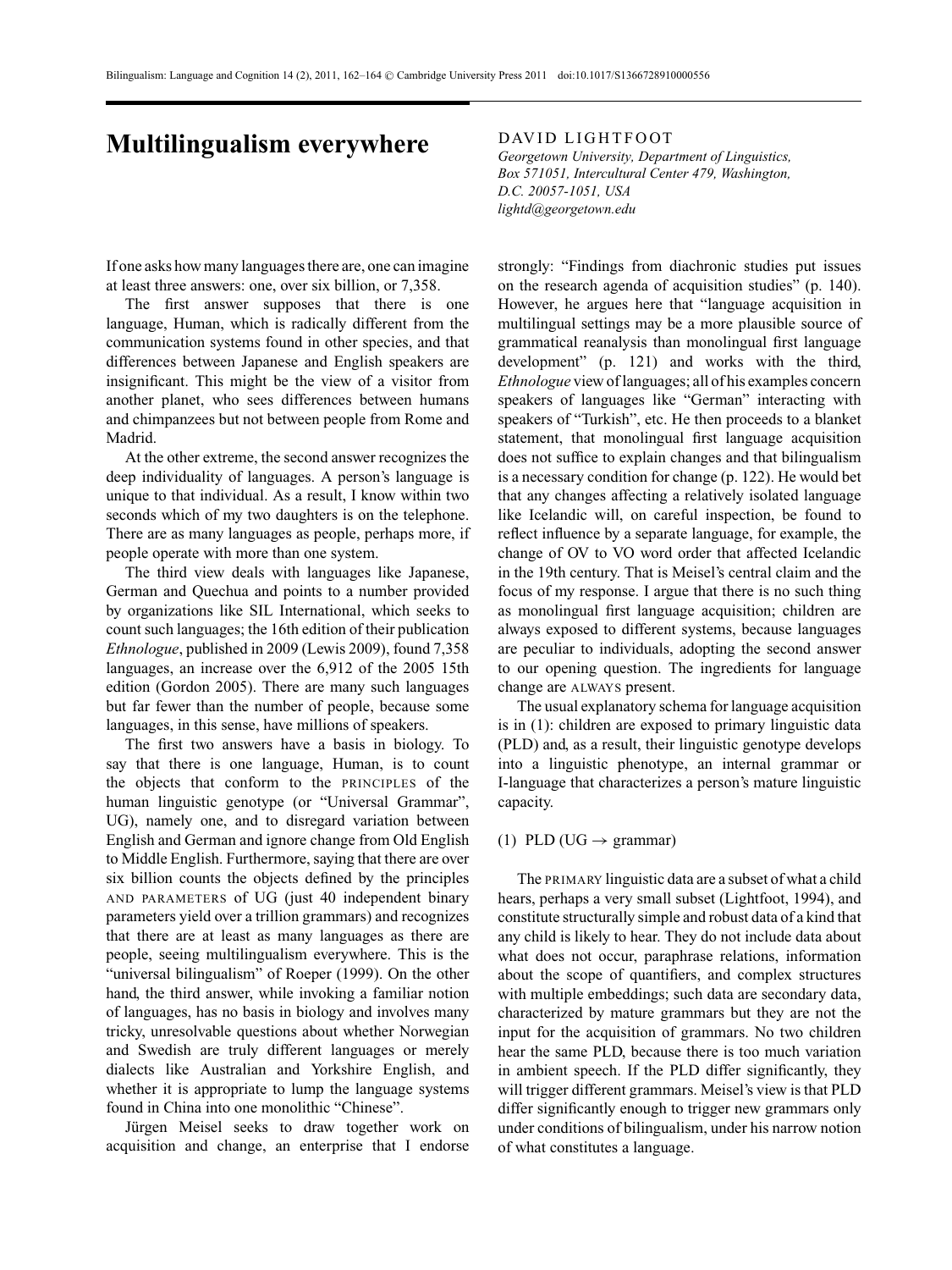First, it is important to recognize that the model of (1) shows a grammar growing in an individual under exposure to external language; the child has access to external language, understands speech to some extent and, under one view, identifies structural cues that are required to analyze the ambient speech. External language is the source of the cues in the emerging I-language or grammar. This is entirely an individual experience and some grammar grows in a child whatever the PLD are, short of no experience whatsoever with other human beings. The PLD may be very different from what the child's mother was exposed to, for example, in a deaf child born to hearing parents, or a Rumanian child adopted by Frenchspeaking parents living in a mostly French-speaking community. If the child is raised in a diverse household, the PLD may be drawn from quite different sources. There have been studies of language acquisition under such circumstances and there is always some grammar growing and the grammar grows independently of the grammars of the child's models; the child has no direct access to those grammars but only to speech produced by the models. Likewise for a child raised in a relatively homogeneous environment and exposed to PLD similar to those that the mother was exposed to a generation earlier. Language acquisition is a discontinuous process, under this view, and there is no "transmission" from one generation to another of grammars or of PLD.

If there is no transmission, there can be no "transmission failure". Meisel's paper is full of references to "transmission failure", "unsuccessful acquisition", "incomplete acquisition", "acquisition failure", and even "the wrong grammar", but such phrases refer to children acquiring different grammars from somebody else and there is nothing wrong or unsuccessful and no failure.

Second, every child acquires a grammar, or perhaps more than one grammar, and linguists are interested in how different grammars are acquired under exposure to different PLD. Comparative linguists study how different grammars arise in different speech communities and historical linguists working from this perspective study how different grammars arise when the PLD have changed over time within a speech community. Linguists are particularly interested in cases where grammars are acquired under conditions of "mixed input", where the PLD include data from different sources (Hudson Kam & Newport, 2005). The language of the deaf has been a rich source of insight, because the vast majority of deaf children are born into hearing homes and are exposed first to a primitive kind of home sign learned by the hearing parents as a way of communicating with their child; this constitutes a pidgin and children inevitably attain a grammar, a capacity, that goes far beyond what they experience. The development of Nicaraguan Sign Language has recently offered a spectacular new way of investigating these matters (Lightfoot, 2006, section 7.2; Senghas, Kita & Özyürek, 2004).

Language change undoubtedly occurs when children are exposed to PLD influenced by another language in Meisel's sense. There is good reason to believe, for example, that Middle English morphology was influenced by English–Scandinavian bilingualism (O'Neil, 1978) and that this had consequences for syntactic operations (Lightfoot, 2006). Meisel provides other examples. However, given that no two children have the same PLD and that multilingualism is everywhere, it is unnecessarily restrictive to stipulate that grammatical change takes place ONLY under the narrow view of bilingualism adopted by Meisel.

Even if grammatical change did take place only under such conditions, there would be no explanation until it was shown how the PLD had changed in such a way as to trigger a new grammar. Furthermore, where there are properties of self-organization (e.g. Lightfoot, 2006; Singleton & Newport, 2004), they would be explained by properties of the linguistic genotype (Universal Grammar) and not by properties of the ambient speech.

Meisel says (p. 121) that "changing frequencies in use or exposure to data containing ambiguous or even contradictory evidence are unlikely to suffice as causes" for a new grammar to emerge. He does not tell us why it should only be data from a separate language that would have this effect, when "children receive sustained input from second language learners" (p. 121). He seems to think that the alternative is one where "the language learning children interpret the data differently" in a reanalysis of ambiguous data rather than children being exposed to new data. However, it always takes NEW data, not ambiguous data, to trigger a new grammar and Meisel (p. 128) is right to reject the notion of UG biases explaining changes in the absence of new data (Roberts, 1998; van Gelderen, 2004).

Meisel offers analyses of new grammars emerging when children are exposed to PLD from second language learners where "second languages" are taken to be sociologically ill-defined notions like German and Turkish. I have not commented here on those analyses, focusing instead on his central claim about change taking place only in bilingual contexts. Meisel has no basis for denying that new grammars may emerge under other circumstances and offers no reason not to take a broader view of what is meant by languages. Indeed, when English developed a new set of inflectional elements, so-called modal auxiliaries that are not verbs (Lightfoot, 2006, chapter 5), it wasn't because another influential language had them; they were a unique innovation in English with no parallel in any European language.

Yes, new languages only emerge in bilingual, indeed multilingual, contexts but ALL language is acquired